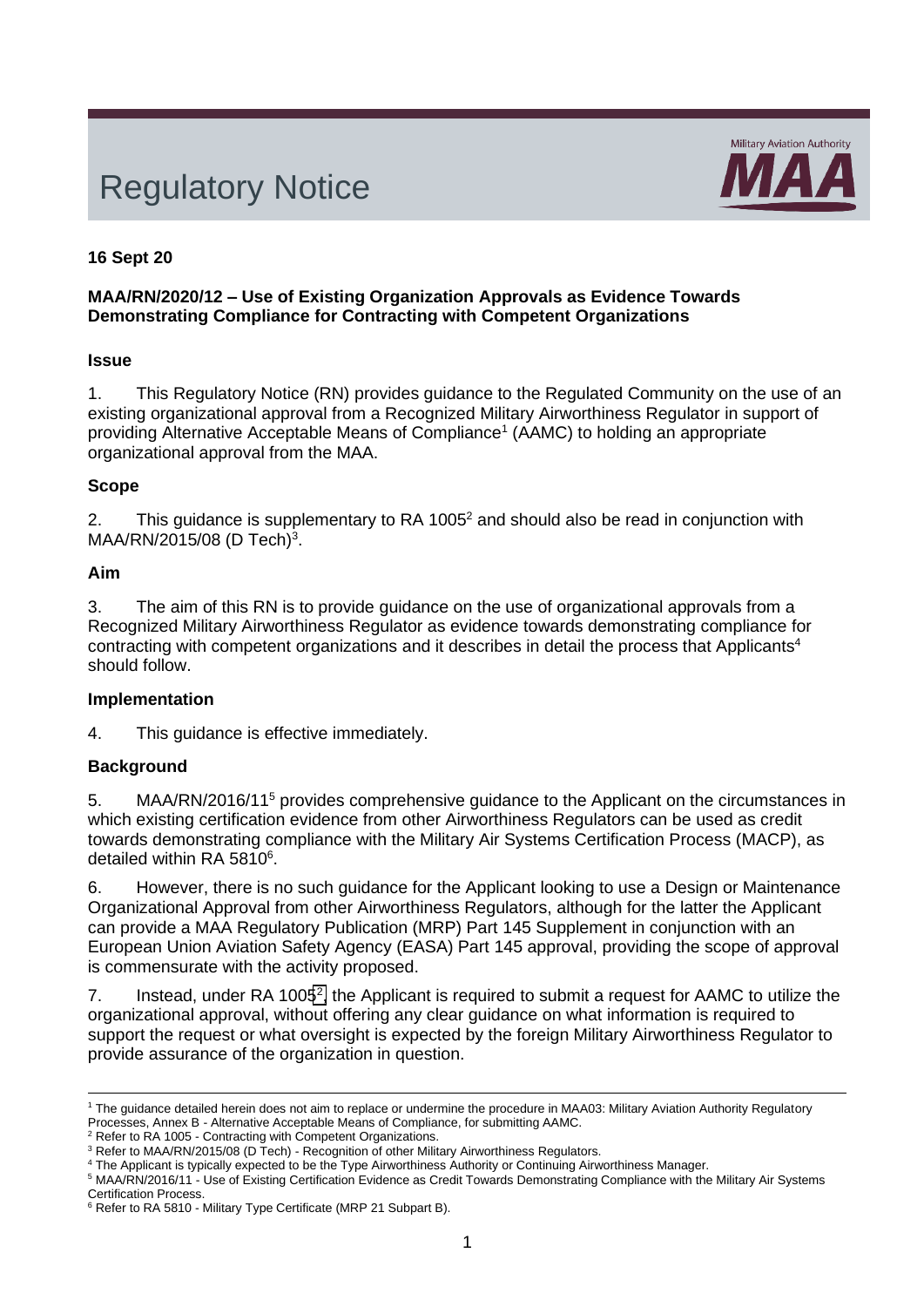8. Consequently, these requests for AAMC often have a different approach ranging from expectation of automatic acceptance simply as a result of MAA Recognition<sup>7</sup> of the foreign Military Airworthiness Regulator, through to near duplication of the organizational approval assessment process.

9. Although both the MAA Design Approved Organization Scheme<sup>8</sup> (DAOS) and Maintenance Approved Organization Scheme<sup>9</sup> (MAOS) pre-date the development of the European Military Airworthiness Requirements (EMAR), it is noted that they currently have similarities with the corresponding EMARs (21 and 145 respectively).

10. Whilst most European nations have adopted the EMARs into their regulatory frameworks, there are some nations who have retained their own national regulations and do not have organizational approval schemes, yet they still provide assurance of the relevant organization by different means. This must be taken into account when considering how to utilize an existing organizational approval from a Recognized Military Airworthiness Regulator.

## **Guidance**

11. The MAA already has an established process for undertaking Recognition of another Military Airworthiness Regulator which primarily focusses on the sequence of steps covering the Military Authorities Recognition Questionset (MARQ) and the engagement with the Regulator to be Recognized.

12. The guidance in this RN builds on the established process, providing additional clear and coherent guidance for the MAA to engage with the Applicant and assess the subsequent AAMC as evidence towards demonstrating compliance for contracting with competent organizations, through the following steps:

a. Prior to submitting the AAMC to use an organizational approval, the Applicant should confirm with the MAA whether Recognition is in place with the appropriate Military Airworthiness Regulator and that the scope of Recognition, if it exists, covers the type of organizational approval required.

b. If Recognition is not in place or if the scope of it does not cover the necessary type of organizational approval required, the Applicant should request the MAA considers undertaking or extending the scope of Recognition to cover the necessary requirement.

c. This request, in the form of a Recognition Requirement<sup>10</sup>, should include a clearly articulated business need identifying the type of organizational approval required and why it is appropriate for use in lieu of a MAA organizational approval. It is expected that this requirement will also be captured in the Defence Equipment & Support (DE&S) Delivery Team's Airworthiness Strategy<sup>11</sup>, thereby linking the business need to their Airworthiness Strategy. The Recognition Requirement effectively becomes a 'contract' between the Applicant and MAA to establish the correct scope of Recognition required and commits each party to fulfil certain obligations.

d. If a Recognition visit is required, it should ideally include representation from the Applicant's organization to allow for a greater understanding of how the organizational approval they are looking to utilize is awarded and the subsequent surveillance. From this, the Applicant should be able to tailor their AAMC submission ensuring appropriate oversight arrangements once the contract is placed.

e. On the completion of the Recognition visit and corresponding assessment, the MAA will compile a Recognition Report describing the foreign Military Airworthiness Regulator's organizational structure and governance, and the acceptability of their processes and procedures for issuing artefacts and approvals.

<sup>7</sup> Refer to EMAD R - European Military Airworthiness Document Recognition, Edition 2.0, dated 3 February 2016.

<sup>8</sup> Refer to RA 5850 - Military Design Approved Organization (MRP 21 Subpart J).

<sup>&</sup>lt;sup>9</sup> Refer to RA 4800-4849 - Approved Maintenance Organizations (MRP Part 145).

<sup>&</sup>lt;sup>10</sup> An example of a Recognition Requirement is presented at https://www.gov.uk/government/publications/maa-recognition.

<sup>&</sup>lt;sup>11</sup> Refer to RA 1220 - Delivery Team Airworthiness and Safety.